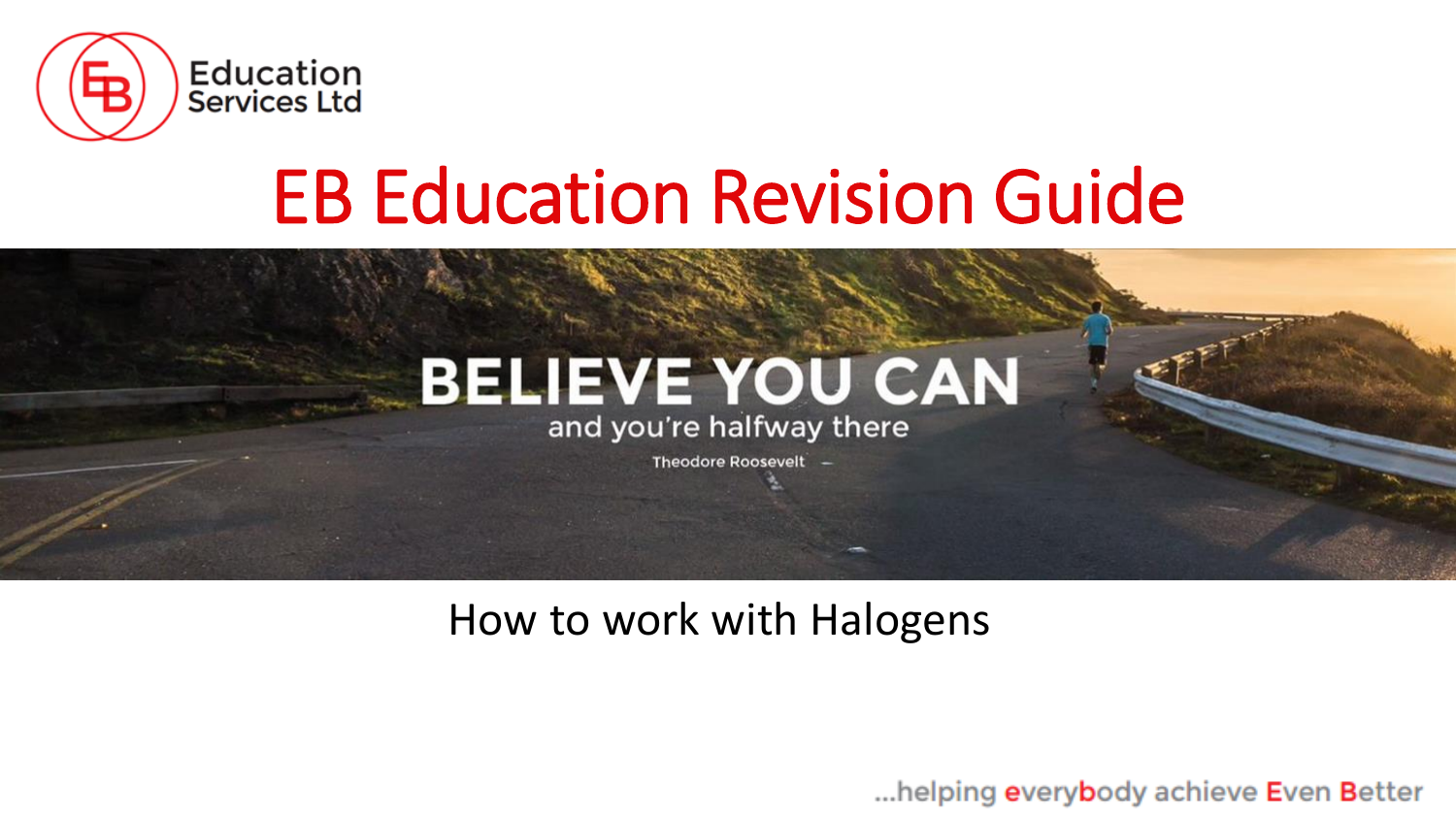

## Group 7: The Halogens

Group 7 elements are known as the Halogens.

All the halogens have seven electrons in their outer shell. This means their **chemical properties** are similar.

They form ionic compounds with metals when they gain an electron.

They exist as diatomic molecules by sharing one pair of electrons in a coválent bond. (Cl $_2$ , Br $_2$ )

#### **Physical properties:**

- Melting points and boiling points increase as you go down Group 7.
- The colour of the halogens gets darker as you go down the Group.
- a) Chlorine is a poisonous green gas.
- b) Bromine is a poisonous red-brown liquid and gives off an orange vapour.
- c) Iodine is a dark grey crystalline solid and gives off a purple Vapour when it is heated.<br>Vapour when it is heated.

#### **The facts Where to find the Halogens in the Periodic table**



Hold a piece of blue litmus paper over it. Chlorine will turn the paper red first, as a chlorine solution is acidic, and will then bleach it white.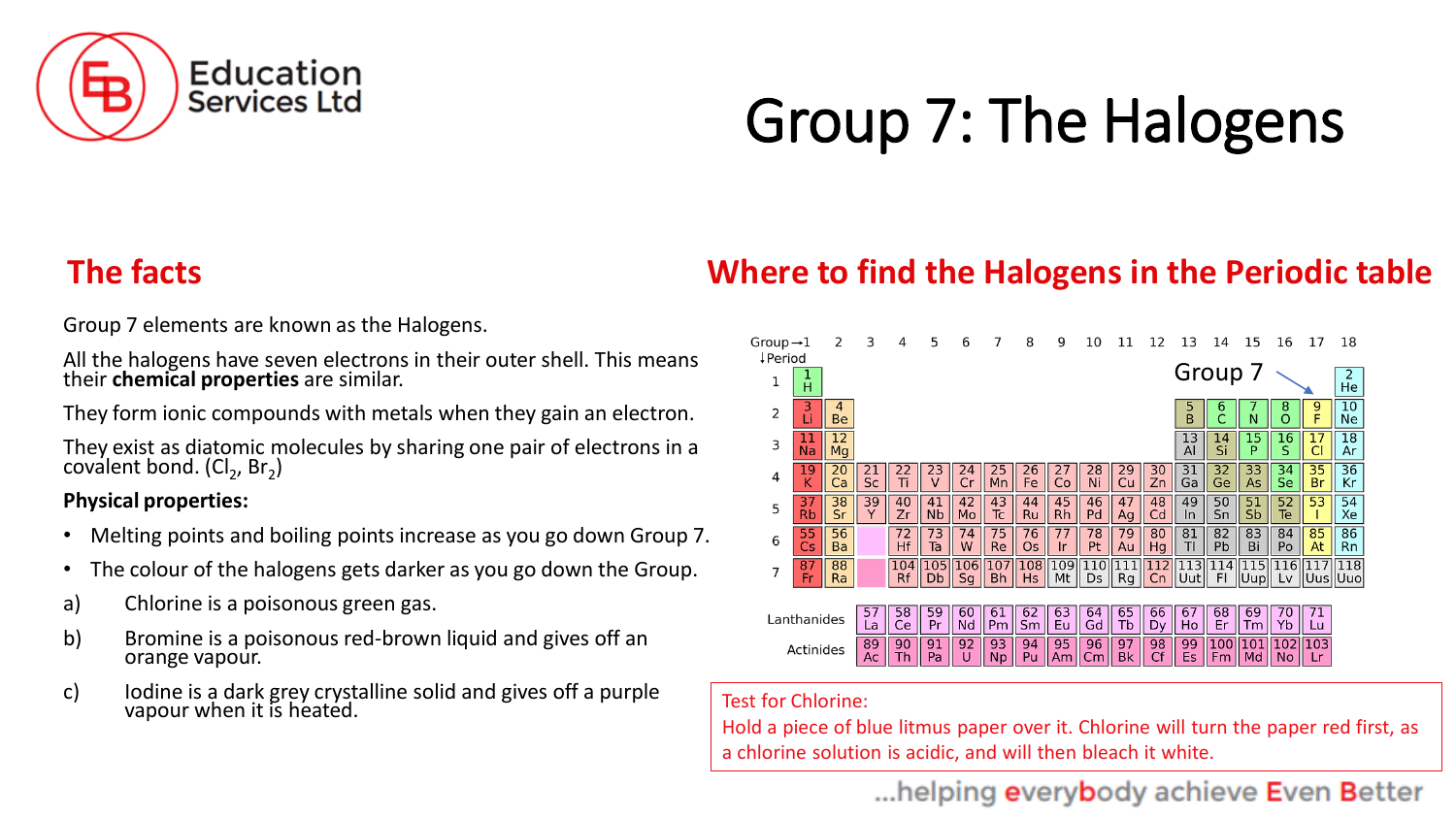



Reactivity Increases

## Reactivity

### **Why are they reactive?**

Halogens only need to gain one electron to form a 1 ion.

As you go down the group, the halogens become less reactive. This is because, as the atom gets larger it becomes harder for it to gain an electron, as it is further away from the positive nucleus. The electron is not as strongly attracted to the nucleus by the electrostatic forces. This means that fluorine is the most reactive halogen, as it is the smallest atom.

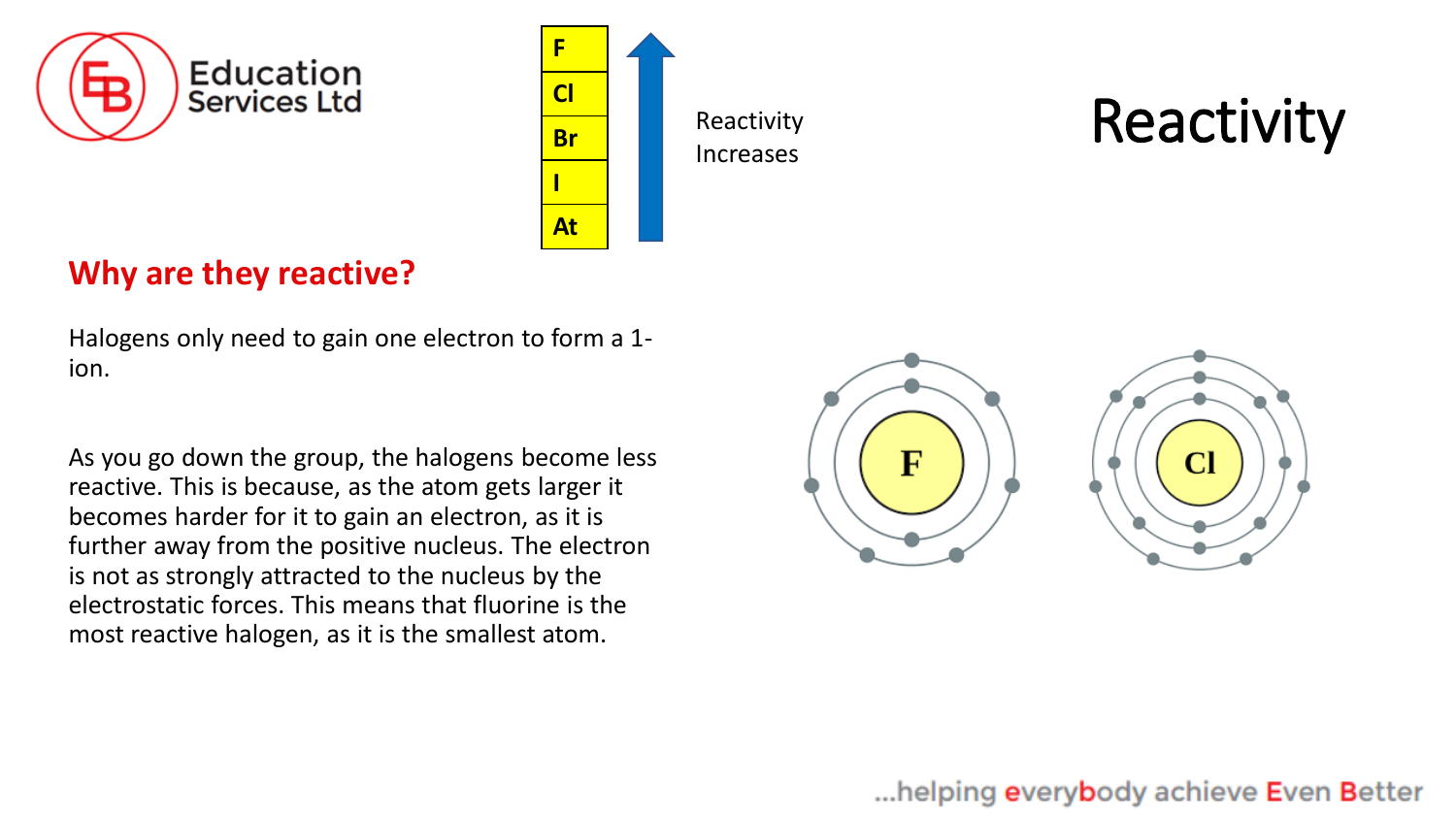

## Halogen Reactions

#### **Halogens and Metals**

Halogens will react with some metals to form salts which are called metal halides.

metal + halogen  $\longrightarrow$  metal halide (salt)

sodium + chlorine  $\rightarrow$  sodium chloride

 $2Na + Cl<sub>2</sub>$   $\longrightarrow$   $2NaCl$ 



### **Halogens and Hydrogen**

Halogens will react with hydrogen to form hydrogen halides.

hydrogen + halogen  $\longrightarrow$  hydrogen halide

hydrogen + chlorine  $\longrightarrow$  hydrogen chloride

 $H_2 + Cl_2 \longrightarrow$  2HCl

Hydrogen halides are soluble. When they dissolve in water, they form acidic solutions. Hydrogen chloride will form hydrochloric acid in water.

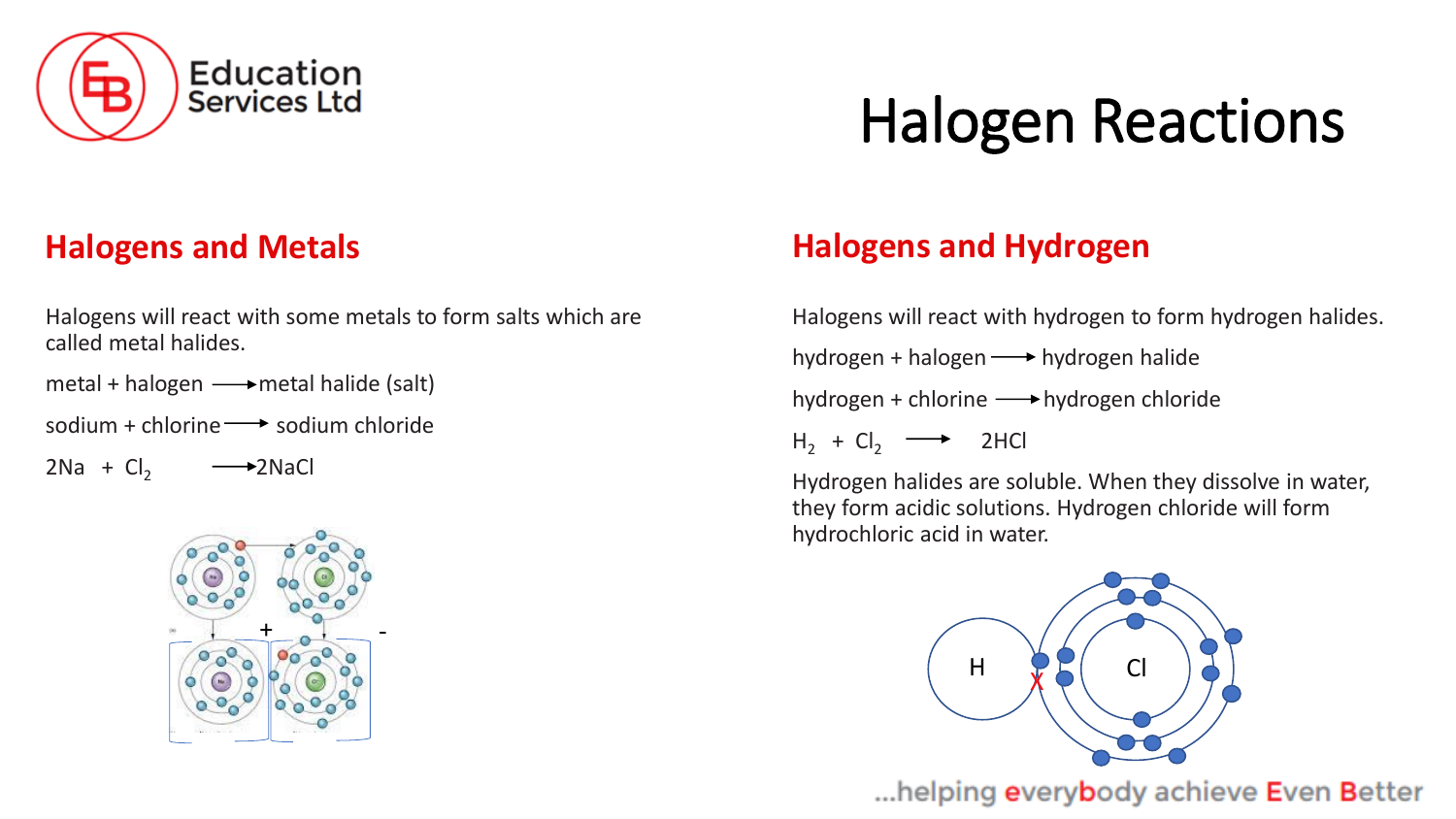

## Displacement Reactions

#### **What is displacement?**

Displacement is when a more reactive element displaces a less reactive element from a compound.

Chlorine + potassium bromide  $\longrightarrow$  bromine + potassium chloride

 $Cl_2$  + 2KBr  $\longrightarrow$  Br<sub>2</sub> + 2KCl

Chlorine is more reactive than bromine as it is higher up in Group 7. When chlorine water is added to potassium bromide solution, chlorine will displace the bromine from the salt solution.

The chlorine will be REDUCED (gain electrons) to chlorine ions.

The bromide ions will be OXIDISED (lose electrons) to become bromine. The bromine will turn the solution orange.

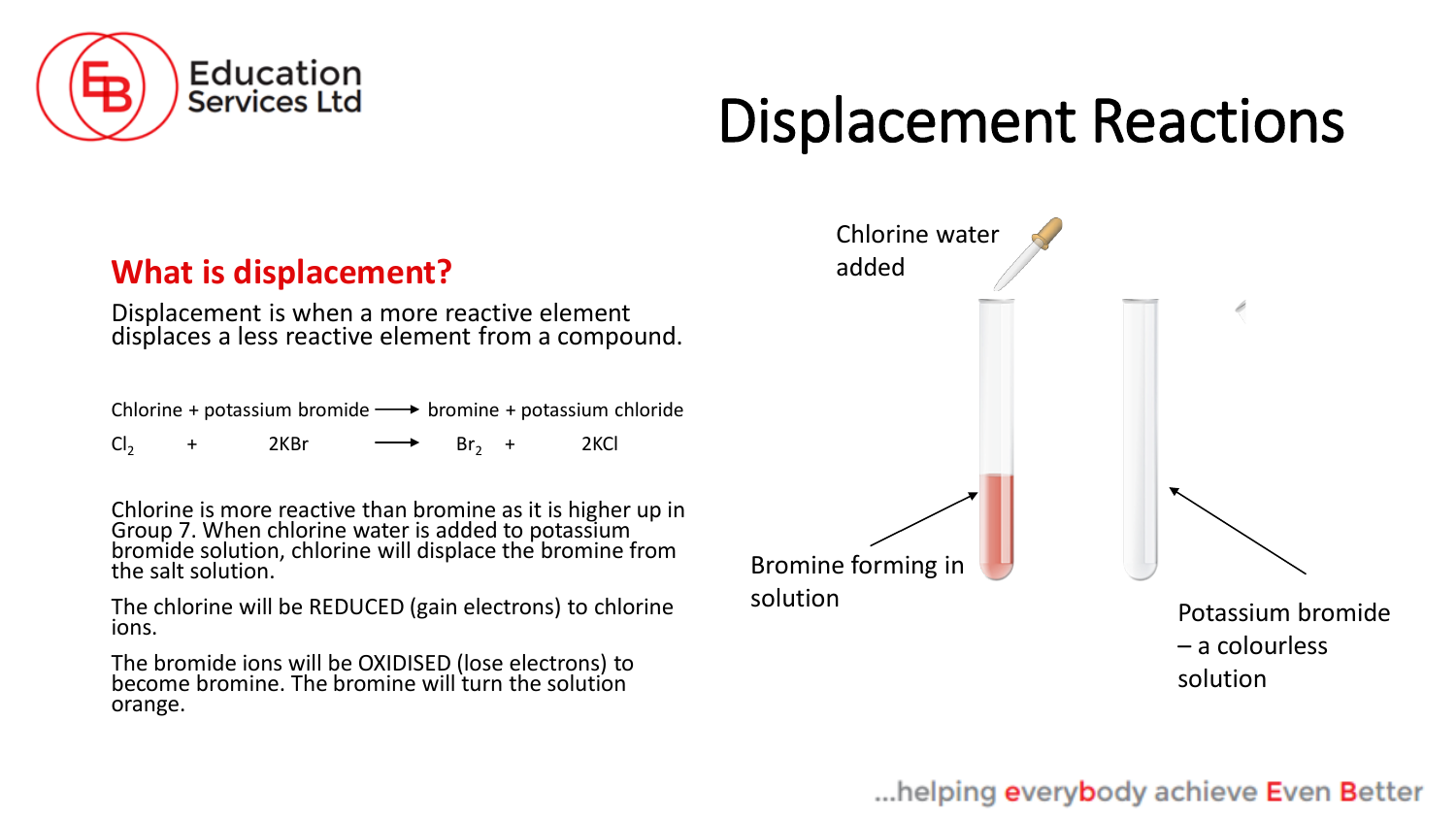

## Displacement Reactions

### **Trends in Reactivity**

Displacement reactions can be used to show trends in reactivity of the halogens.

A few drops of the halogen solutions can be added to the halide salt solutions.

If the colour changes, it indicates that a reaction has taken place. This means that the halogen has displaced the halide ions from the salt, and so is more reactive.

- Chlorine displaces bromine and iodine
- Bromine displaces iodine
- Iodine is less reactive so does not displace either bromine or iodine.
- Astatine is the least reactive Halogen so will not displace anything whereas Fluorine is the most reactive so will displace every other Halogen

|                                     | <b>Potassium</b><br><b>Chloride</b><br>solution | <b>Potassium</b><br><b>Bromide</b><br>solution     | Potassium<br><b>lodide</b><br>solution        |
|-------------------------------------|-------------------------------------------------|----------------------------------------------------|-----------------------------------------------|
| Chlorine<br>Water<br>(Colourless)   | No reaction                                     | Orange<br>solution<br>formed<br>(Br <sub>2</sub> ) | <b>Brown</b><br>solution<br>formed<br>$(I_2)$ |
| <b>Bromine</b><br>water<br>(Orange) | No reaction                                     | No reaction                                        | <b>Brown</b><br>solution<br>formed $(I_2)$    |
| <b>lodine</b><br>water<br>(Brown)   | No reaction                                     | No reaction                                        | No reaction                                   |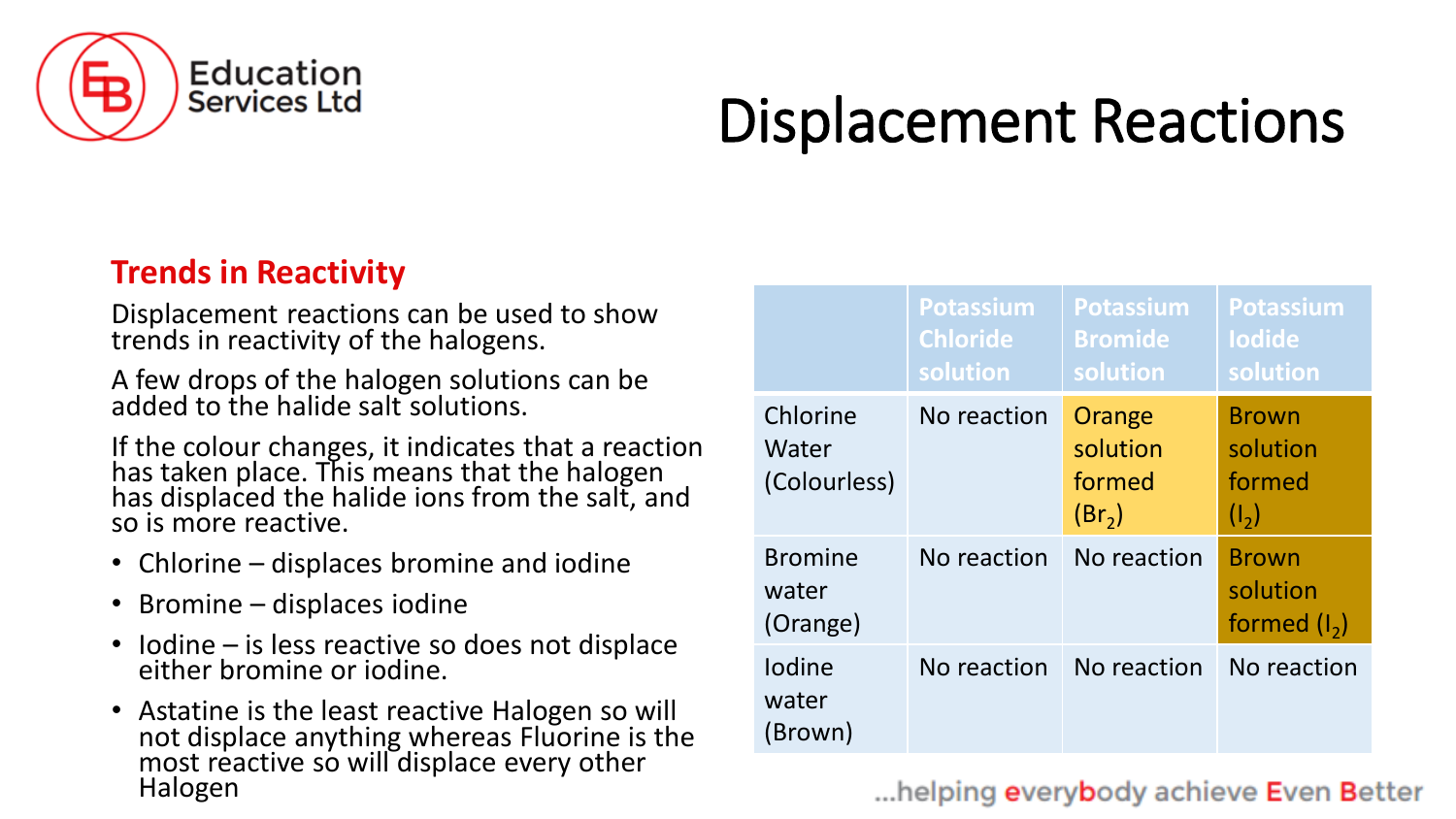

1. Potassium bromide and chlorine react in solution to form bromine and potassium chloride.

- a) What type of reaction is taking place?
- A displacement
- B combustion
- C precipitation
- D thermal decomposition

b) What colour will the mixture be at the end of the reaction?

c) Chlorine reacts with an element to form a solid chloride. The solid chloride is dark red.

Where is this element most likely to be found in the periodic table?





d) Some metals react with halogens. Iron reacts with chlorine to form iron (III) chloride, FeCl<sub>3</sub>. What is the balanced equation for this reaction?

e) What state and colour is iodine at room temperature?

f) Hydrogen reacts with the halogens to form hydrogen halides.

Complete and balance the equation for the reaction between bromine and hydrogen.

 $H_2$  + Br<sub>2</sub>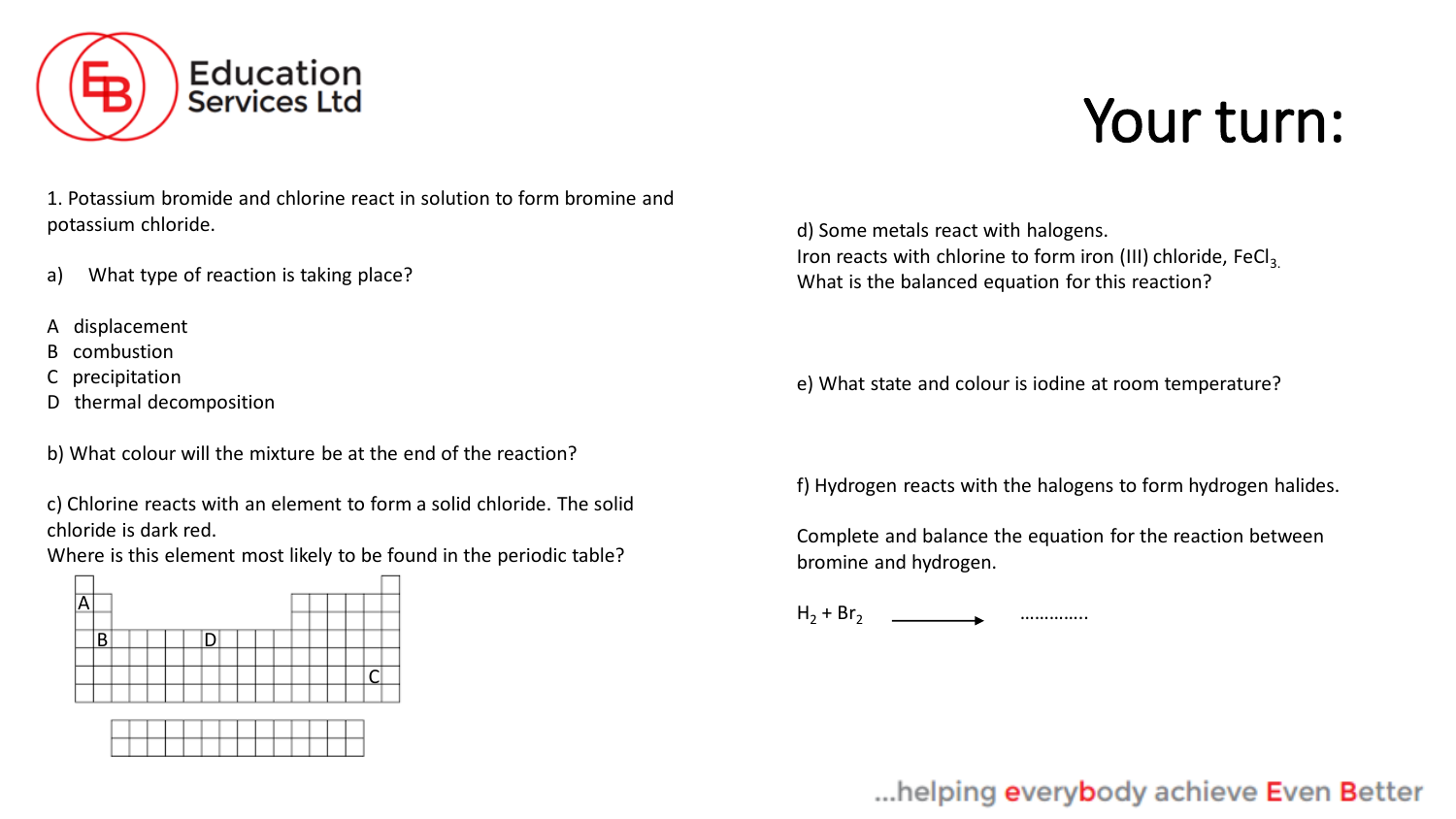

2. A displacement reaction can happen when a halogen is added to a solution of halide ions. The table below shows whether a displacement reaction occurs.

| <b>Halogen</b> | <b>Halide ion in solution</b> |             |            |  |
|----------------|-------------------------------|-------------|------------|--|
|                | Chloride ion                  | Bromide ion | lodide lon |  |
| Chlorine       |                               | Yes         | Yes        |  |
| <b>Bromine</b> | <b>No</b>                     |             |            |  |
| <b>lodine</b>  | <b>No</b>                     | <b>No</b>   |            |  |

Explain the order of reactivity of chlorine, bromine and iodine using information from the table.

3. Chlorine, bromine and iodine are in group 7 of the periodic table.

At room temperature:

- Chlorine is a green gas
- Bromine is a red-brown liquid
- Iodine is a grey solid

Predict the appearance of astatine - which is below iodine in group 7.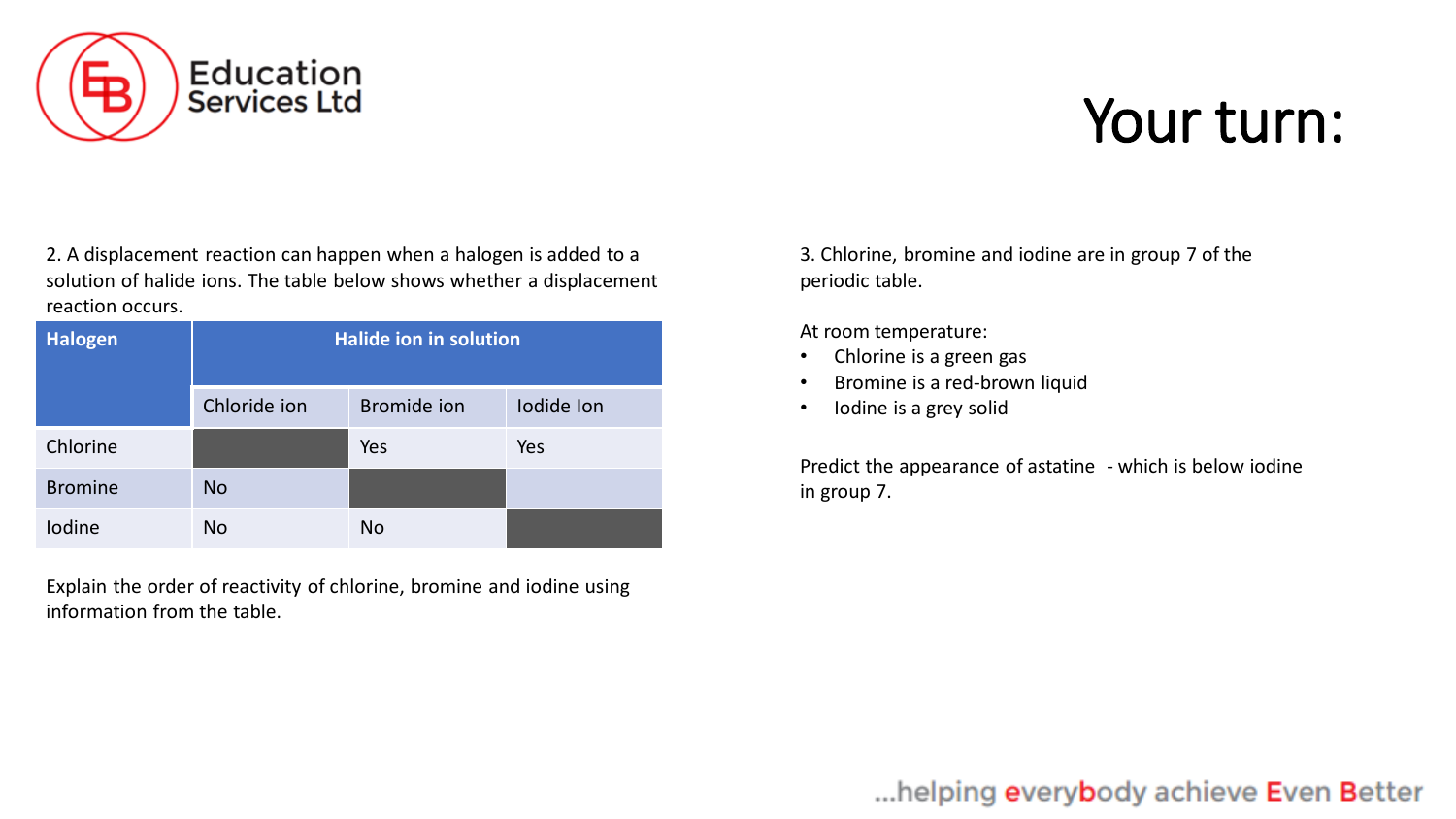

4. Displacement experiments can be carried out to demonstrate the order of reactivity of the halogens.

Using the chemical solutions named below, describe how you could carry out a series of experiments to determine the order of reactivity of chlorine, bromine and iodine.

Explain how your results show the order of reactivity, using equations where required.

- Bromine solution
- Iodine solution
- Chlorine solution
- Potassium bromide solution
- Potassium chloride solution
- Potassium iodide solution

5. Sodium chloride can be electrolysed when electrical current is passed through a solution of it. This produces hydrogen and chlorine. Sodium hydroxide is left in the solution.

- a) Why is chlorine gas hazardous?
- b) What test can you use to prove that the gas produced is chlorine?
- c) What can chlorine be used for?
- d) Complete the equation below, for when sodium chloride solution is electrolysed. Ensure it is balanced.

………NaCl + ………H<sub>2</sub>O ———> ………..+ ………….. + ………….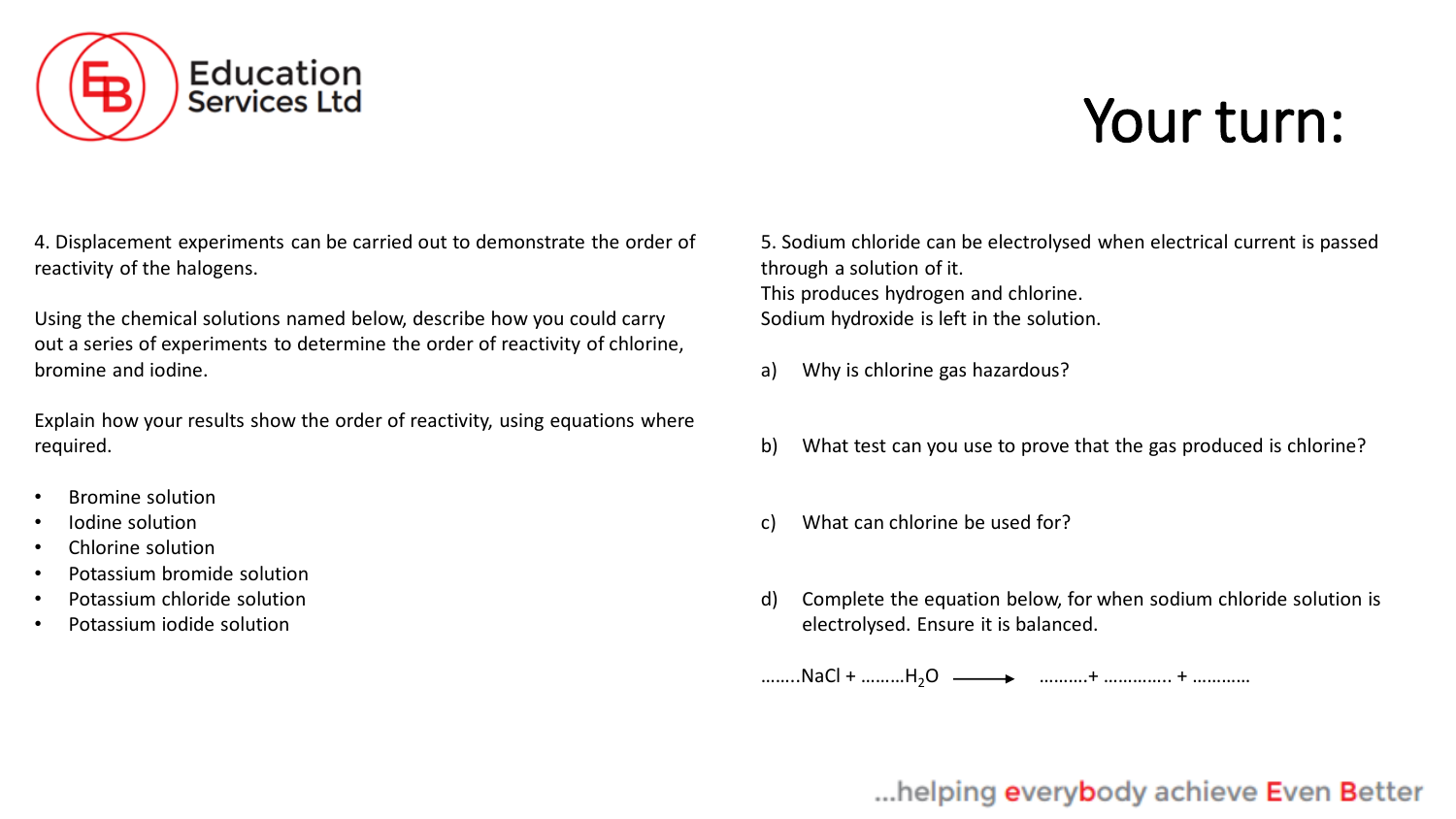

## Answers:

1. Potassium bromide and chlorine react in solution to form bromine and potassium chloride.

a) What type of reaction is taking place?

#### displacement

- B combustion
- C precipitation
- D thermal decomposition

b) What colour will the mixture be at the end of the reaction?

#### Orange – because bromine is present

c) Chlorine reacts with an element to form a solid chloride. The solid chloride is dark red.

Where is this element most likely to be found in the periodic table?

D





d) Some metals react with halogens. Iron reacts with chlorine to form iron (III) chloride, FeCl<sub>3</sub>. What is the balanced equation for this reaction?

 $2Fe + 3Cl<sub>2</sub>$   $2FeCl<sub>2</sub>$ 

e) What state and colour is iodine at room temperature?

#### A grey solid

f) Hydrogen reacts with the halogens to form hydrogen halides.

Complete and balance the equation for the reaction between bromine and hydrogen.

 $H_2 + Br_2$ 2HBr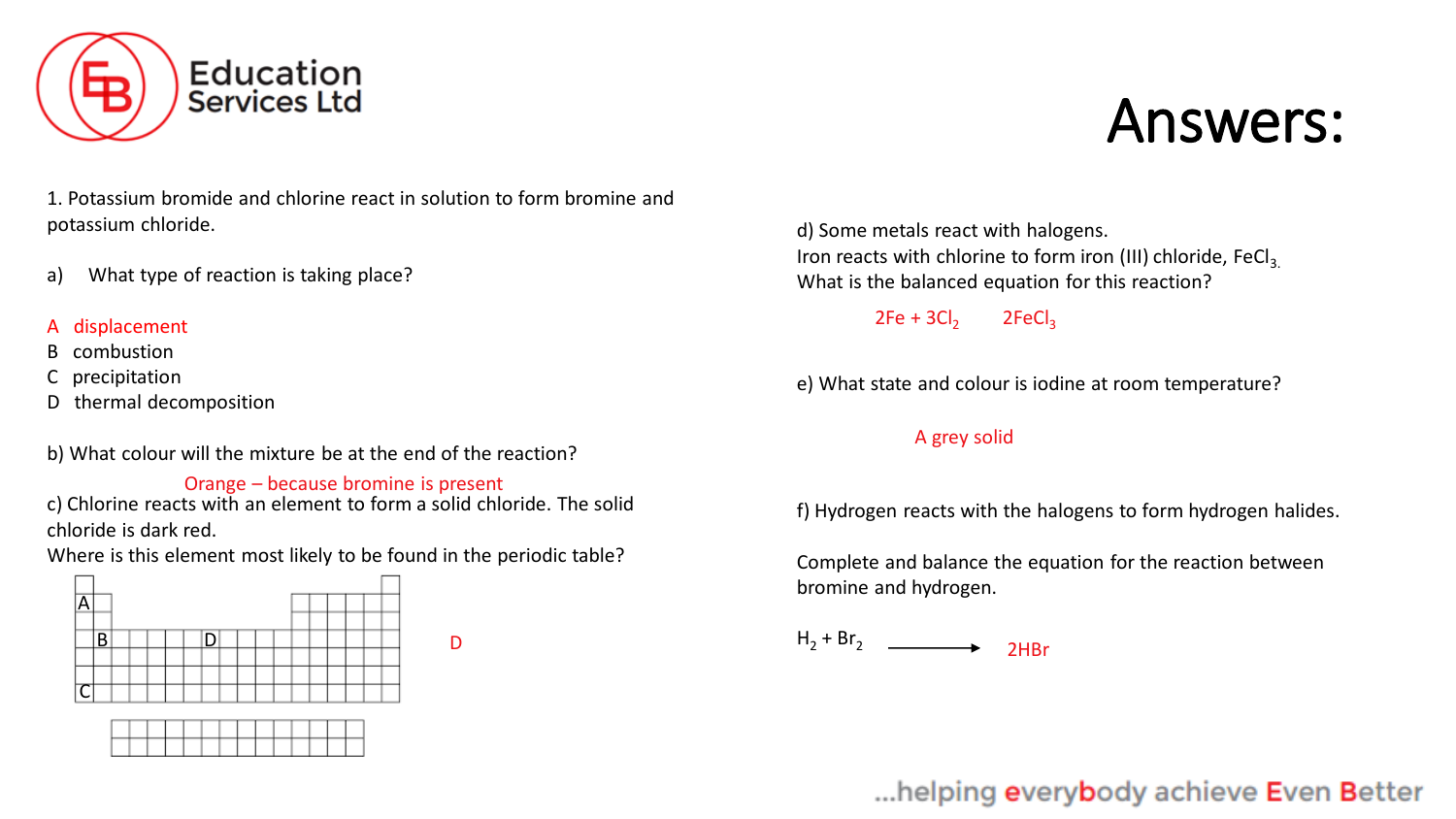

2. A displacement reaction can happen when a halogen is added to a solution of halide ions. The table below shows whether a displacement reaction occurs.

| <b>Halogen</b> |              | <b>Halide ion in solution</b> |            |
|----------------|--------------|-------------------------------|------------|
|                | Chloride ion | <b>Bromide</b> ion            | lodide lon |
| Chlorine       |              | Yes                           | Yes        |
| <b>Bromine</b> | <b>No</b>    |                               |            |
| Iodine         | <b>No</b>    | No                            |            |

Explain the order of reactivity of chlorine, bromine and iodine using information from the table.

Order of reactivity is: Chlorine – bromine – iodine

- Chlorine displaces bromine and iodine.
- Bromine displaces iodine, but not chlorine.
- Iodine does not displace chlorine or bromine because it is

less reactive.

3. Chlorine, bromine and iodine are in group 7 of the periodic table.

At room temperature:

- Chlorine is a green gas
- Bromine is a red-brown liquid
- Iodine is a grey solid

Predict the appearance of astatine - which is below iodine in group 7.

#### Dark grey/black solid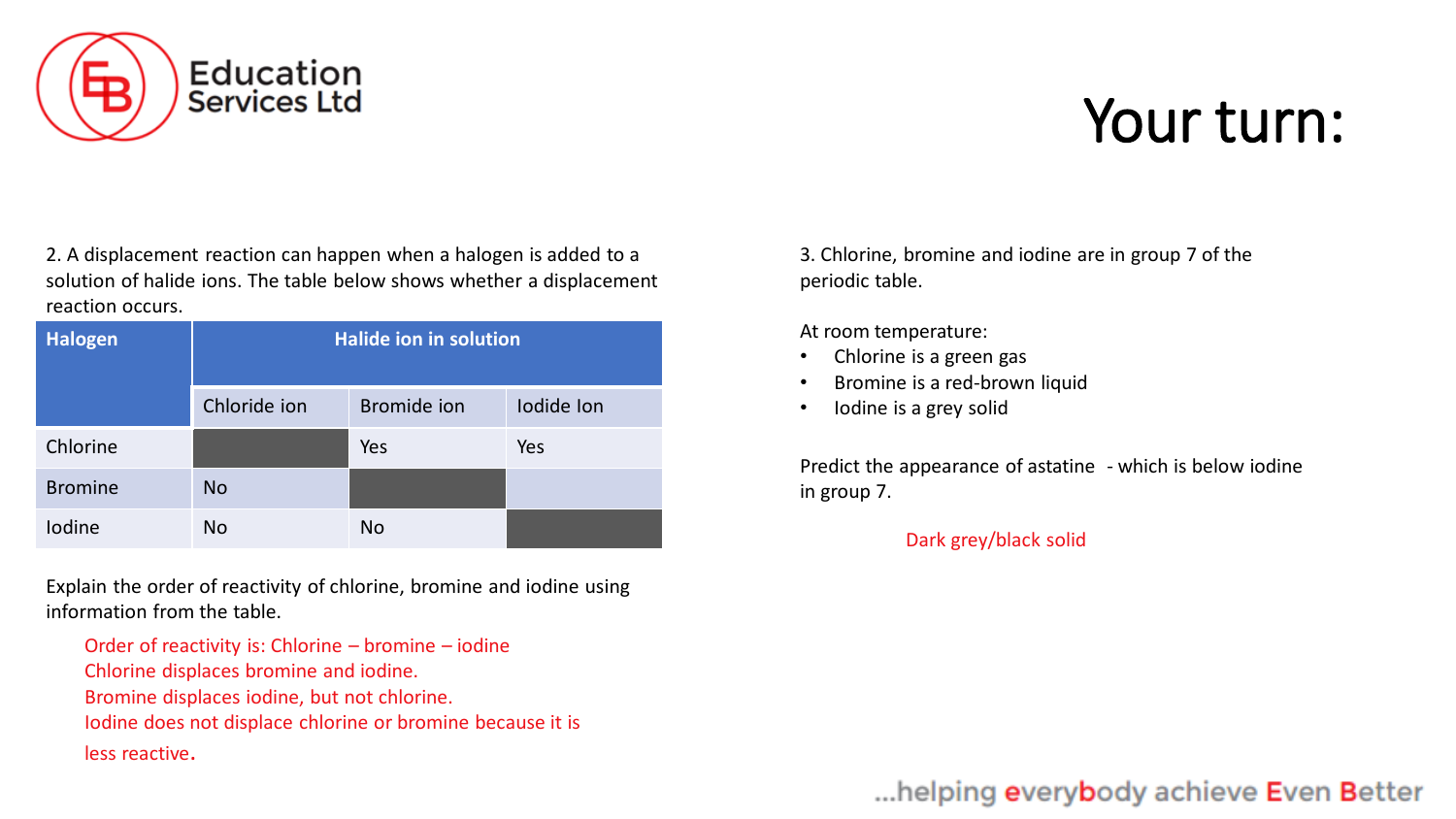

Answers:

4. Displacement experiments can be carried out to demonstrate the order of reactivity of the halogens.

Using the chemical solutions named below, describe how you could carry out a series of experiments to determine the order of reactivity of chlorine, bromine and iodine.

Explain how your results show the order of reactivity, using equations where required.

- Bromine solution
- Iodine solution
- Chlorine solution
- Potassium bromide solution
- Potassium chloride solution
- Potassium iodide solution

Order of reactivity: chlorine – bromine – iodine

- Add chlorine solution to potassium bromide solution  $-$  it turns orange as bromine is produced. Chlorine is more reactive and displaces bromine.
- Add bromine solution to potassium iodide –it turns brown as iodine is produced. Bromine is more reactive and displaces iodine.
- Add chlorine solution to potassium iodide solution it turns brown as iodine is produced. Chlorine is more reactive and displaces iodine.
- Adding iodine solution to potassium chloride/bromide results in no reaction.
- Adding bromine solution to potassium chloride produces no reaction.

5. Sodium chloride can be electrolysed when electrical current is passed through a solution of it. This produces hydrogen and chlorine. Sodium hydroxide is left in the solution.

- a) Why is chlorine gas hazardous? Toxic/poisonous gas
- b) What test can you use to prove that the gas produced is chlorine? Damp blue litmus paper. Turns red and then bleaches
- c) What can chlorine be used for? Bleach/killing bacteria/PVC/solvents/medicines
- d) Complete the equation below, for when sodium chloride solution is electrolysed. Ensure it is balanced.

 $\ldots$ .2. NaCl +  $\ldots$ .2. H<sub>2</sub>O  $\ldots$  2NaOH +  $\ldots$  H<sub>2</sub> +  $\ldots$  Cl<sub>2</sub>